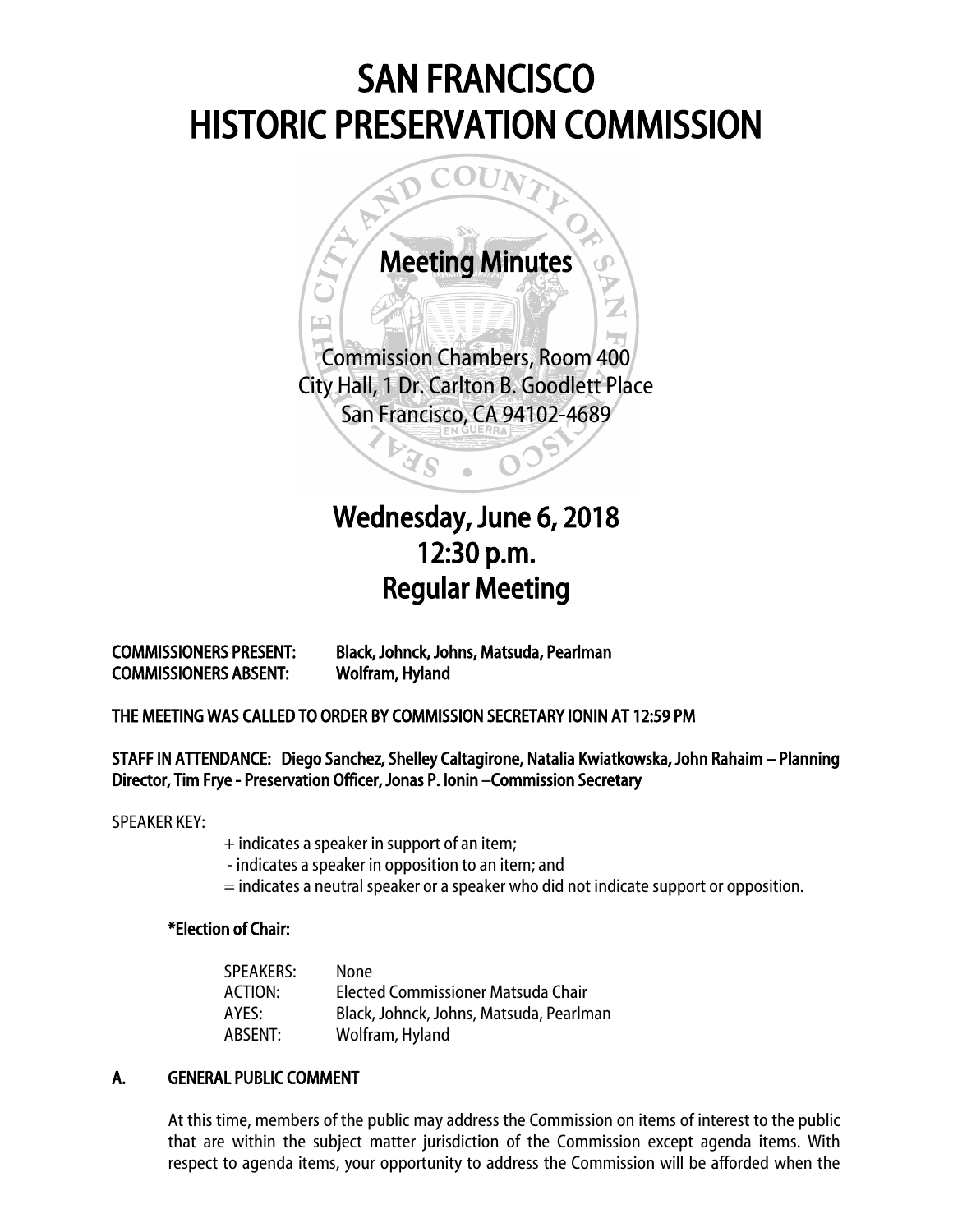item is reached in the meeting. Each member of the public may address the Commission for up to three minutes.

SPEAKERS: Arnold Cohen – 3620-3640 Buchanan

#### B. DEPARTMENT MATTERS

1. Director's Announcements

None

2. Review of Past Events at the Planning Commission, Staff Report and Announcements

#### Tim Frye, Preservation Officer:

Just a couple of announcements for you; one, a reminder that the staff will be presenting your proposed landmark district, the Clyde and Crooks Landmark District for Article 10, and the Mint Mission Conservation District, as well as the expansion of the KMMS Conservation District to the Planning Commission at tomorrow's hearing. As you know, these will all move forward with the Central SoMa Area Plan package. And then, finally, just a reminder that next week is the request for rehearing hearing at the Board of Appeals regarding the Pioneer Monument C of A and we will report back on the outcome of that hearing at your next meeting.

#### Commissioner Johns:

What day is that hearing, if you know?

### Tim Frye, Preservation Officer:

I believe its next Wednesday, which is the 13th.

### C. COMMISSION MATTERS

3. President's Report and Announcements

None

- 4. Consideration of Adoption:
	- [Draft ARC Minutes for](http://commissions.sfplanning.org/hpcpackets/20180502_arc_min.pdf) May 2, 2018
	- [Draft HPC Minutes for May 16, 2018](http://commissions.sfplanning.org/hpcpackets/20180516_hpc_min.pdf)

SPEAKERS: None ACTION: Adopted AYES: Black, Johnck, Johns, Matsuda, Pearlman ABSENT: Wolfram, Hyland

5. Commission Comments & Questions

#### Commissioner Pearlman:

I did have a question on the Commission Matters. Mr. Cohen was here before and he was here again today. Is that something you can at least come back to us at a future hearing to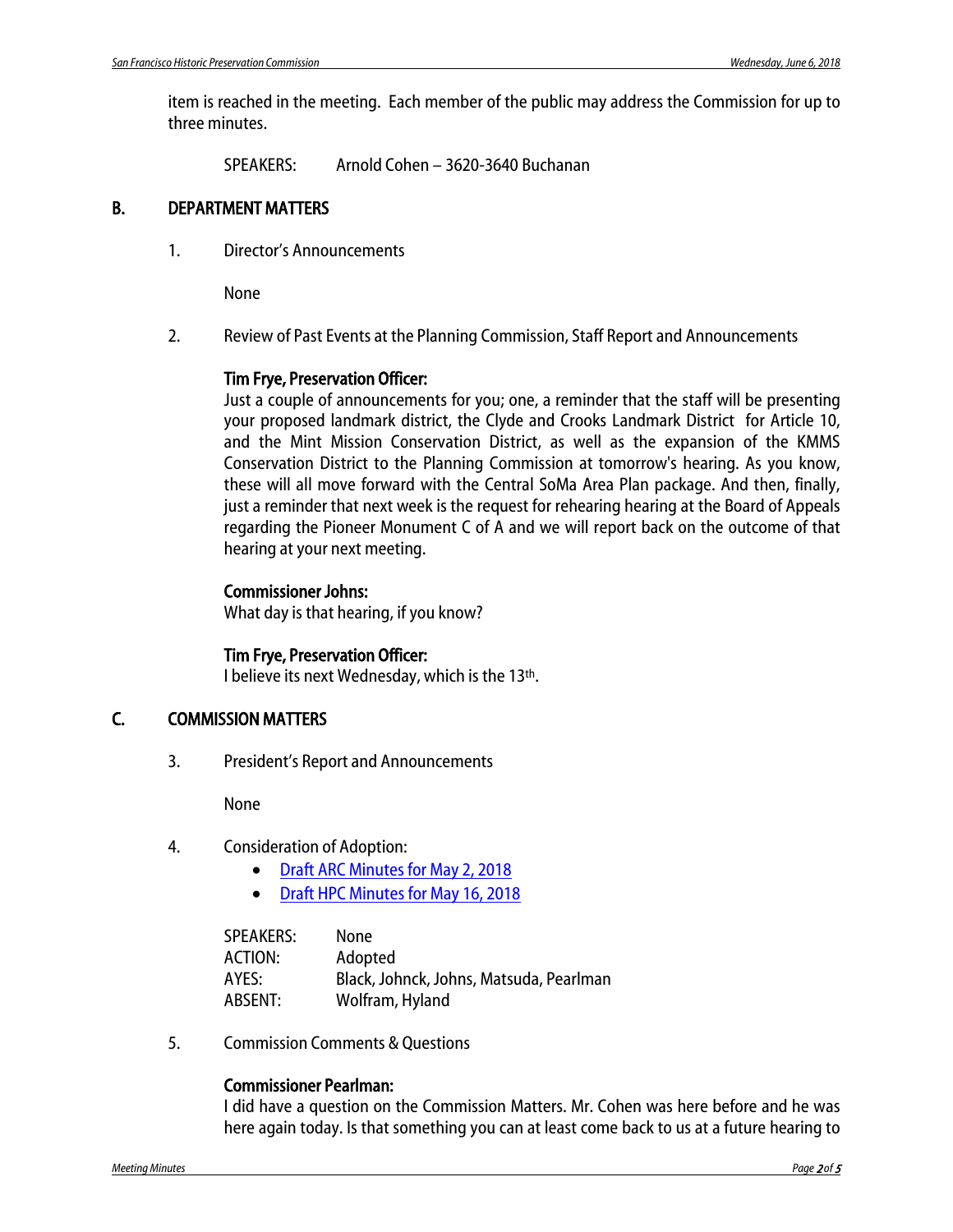understand what -- I mean, because he's obviously quite insistent about the issues going on there and we don't know what that is yet?

#### Tim Frye, Preservation Officer:

Sure happy to clarify. There is a Certificate of Appropriateness that will be before this Commission. If you feel strongly, we could prepare an informational item or staff report, either one is fine with us.

#### Commissioner Pearlman:

When is that C of A going to be coming to us?

#### Tim Frye, Preservation Officer:

It's likely several months out so, we're happy to provide an informational update.

#### Commissioner Pearlman:

Even if next time, you could let us know what is going on with that.

#### Tim Frye, Preservation Officer:

Sure, happy to.

#### Commissioner Matsuda:

Maybe if you could include in the staff report the specific Land Resolution 88 that he's referring to as well as this whole lot, block 459.

#### Tim Frye, Preservation Officer:

Sure.

#### D. REGULAR CALENDAR

### 6. [2017-014684PCA](http://commissions.sfplanning.org/hpcpackets/2017-014684PCA.pdf) (D. SANCHEZ: 415-575-9082) PROCESS FOR ESTABLISHMENT OF CULTURAL DISTRICTS ORDINANCE – Planning Code Amendment - creating a process for the establishment of cultural districts in the City to acknowledge and preserve neighborhoods with unique cultural heritage, and to require the Mayor's Office of Housing and Community Development to report to the Board of Supervisors and the Mayor regarding existing cultural districts previously established by resolution; and affirming the Planning Department's determination under the California Environmental Quality Act.

*Preliminary Recommendation: Adopt a Resolution Recommending to Amend the Ordinance*

| <b>SPEAKERS:</b> | = Diego Sanchez - Staff report                                 |
|------------------|----------------------------------------------------------------|
|                  | + Carolina Morales, Aide to Sup. Ronen                         |
|                  | = Shelley Caltagirone - Staff report                           |
|                  | + Terry Beswick - LGBTQ Cultural District                      |
|                  | + Moises Garcia - Legislative amendments                       |
|                  | + Honey Mahogany - Support                                     |
|                  | + Mike Buhler - Proposed legislation                           |
|                  | $=$ Karen Kai – Concerns of proposed legislation               |
| <b>ACTION:</b>   | Adopted a Recommendation for Approval with Staff Modifications |
| AYES:            | Black, Johnck, Johns, Matsuda, Pearlman                        |
| ABSENT:          | Wolfram, Hyland                                                |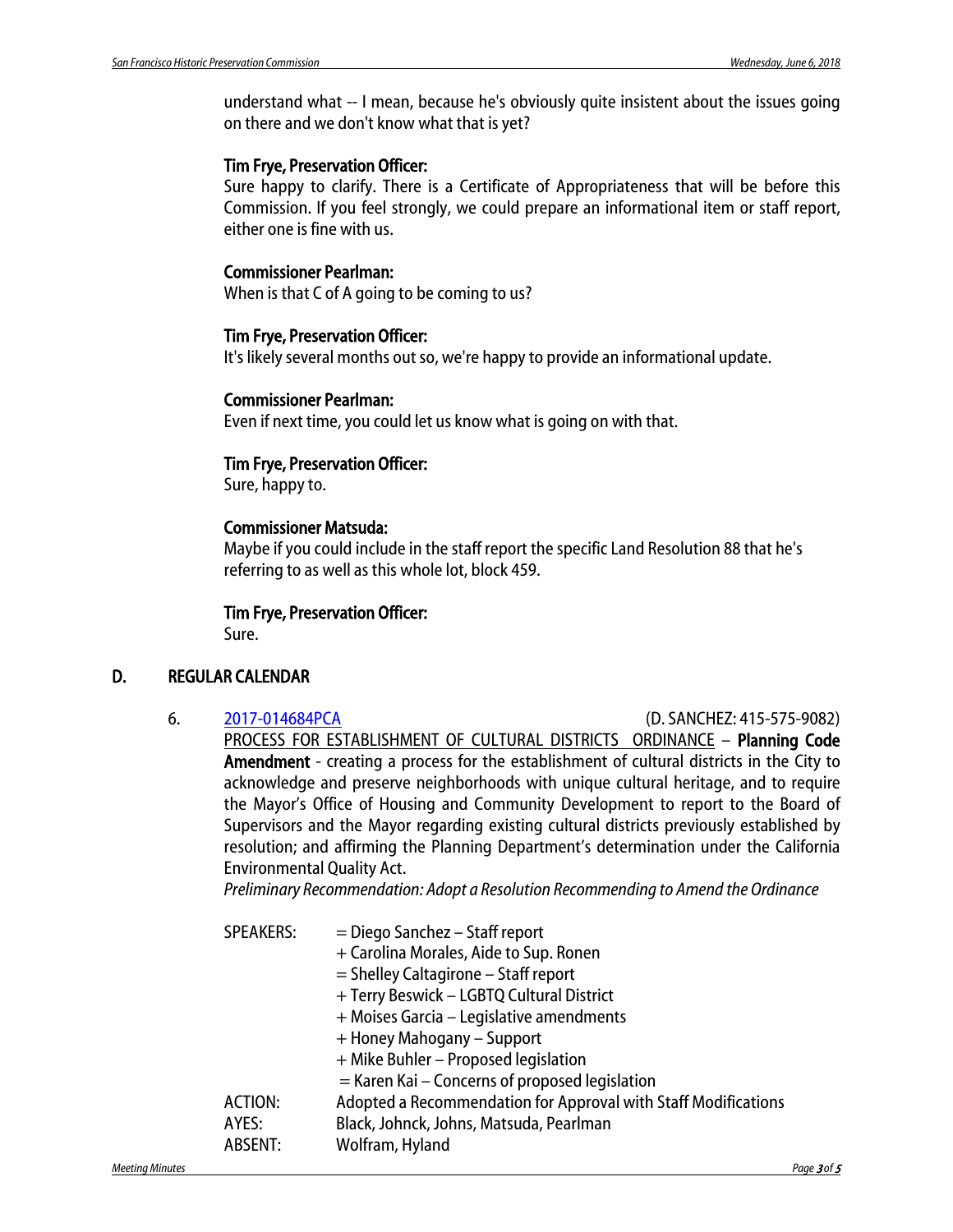#### RESOLUTION: [962](http://citypln-m-extnl.sfgov.org/link.ashx?Action=Download&ObjectVersion=-1&vault=%7bA4A7DACD-B0DC-4322-BD29-F6F07103C6E0%7d&objectGUID=%7b44489310-D23A-425E-85AD-5E9645211315%7d&fileGUID=%7b613C7A2A-3C4D-4AE3-9E48-00558D3C35A4%7d)

7. [2015-007715COA-02](http://commissions.sfplanning.org/hpcpackets/2015-007715COA-02.pdf) (N. KWIATKOWSKA: (415) 575-9185)

2342-2344 3RD STREET- located on the west side of 3rd Street, Assessor's Block 4108, Lot 003A (District 10). Request for a **Certificate of Appropriateness** for the rehabilitation of the existing building including restoration of the exterior, installation of a storefront, removal of a non-historic rear addition, and an interior remodel of the existing three-story, group housing building. The subject property is located within the Article 10 Dogpatch Landmark District, the UMU (Urban Mixed Use) Zoning District and 45-X Height and Bulk Limit. *Preliminary Recommendation: Approve with Conditions* 

| <b>SPEAKERS:</b> | = Natalia Kwiatkowska – Staff report    |
|------------------|-----------------------------------------|
|                  | + Mark Loper - Project presentation     |
| <b>ACTION:</b>   | <b>Approved with Conditions</b>         |
| AYES:            | Black, Johnck, Johns, Matsuda, Pearlman |
| ABSENT:          | Wolfram, Hyland                         |
| <b>MOTION:</b>   | 0341                                    |

8a. [2018-007306LBR](http://commissions.sfplanning.org/hpcpackets/2018-007311LBR.pdf) (S. CALTAGIRONE: (415) 558-6625)

1307 CASTRO STREET – east side of Castro Street between 24th Street and Jersey Street in Noe Valley. Assessor's Block 6507, Lot 015 (District 8). Consideration of adoption of a resolution recommending Small Business Commission approval of a Legacy Business Registry application. The Animal Company is a small neighborhood pet store specializing in birds that has served San Francisco for 42 years. The Legacy Business Registry recognizes longstanding, community-serving businesses that are valuable cultural assets to the City. In addition, the City intends that the Registry be a tool for providing educational and promotional assistance to Legacy Businesses to encourage their continued viability and success. The subject business is within the within the 24th Street-Noe Valley NCD (Neighborhood Commercial District) Zoning District and in 40-X Height and Bulk District. *Preliminary Recommendation: Adopt a Recommendation for Approval*

| <b>SPEAKERS:</b>   | = Shelley Caltagirone - Staff report    |
|--------------------|-----------------------------------------|
|                    | + Rick French - Animal Company          |
|                    | + Speaker - VIP Grooming                |
|                    | + Speaker - VIP Grooming                |
|                    | + Speaker - VIP Grooming                |
| <b>ACTION:</b>     | Adopted a Recommendation for Approval   |
| AYES:              | Black, Johnck, Johns, Matsuda, Pearlman |
| <b>ABSENT:</b>     | Wolfram, Hyland                         |
| <b>RESOLUTION:</b> | 963                                     |

8b. [2018-007311LBR](http://commissions.sfplanning.org/hpcpackets/2018-007311LBR.pdf) (S. CALTAGIRONE: (415) 558-6625)

4299 24<sup>th</sup> Street – southeast corner of 24<sup>th</sup> Street and Douglass Street in Noe Valley. Assessor's Block 6505, Lot 048 (District 8). Consideration of adoption of a resolution recommending Small Business Commission approval of a Legacy Business Registry application. VIP Grooming is a dog grooming business that has served San Francisco for 34 years. The Legacy Business Registry recognizes longstanding, community-serving businesses that are valuable cultural assets to the City. In addition, the City intends that the Registry be a tool for providing educational and promotional assistance to Legacy Businesses to encourage their continued viability and success. The subject business is